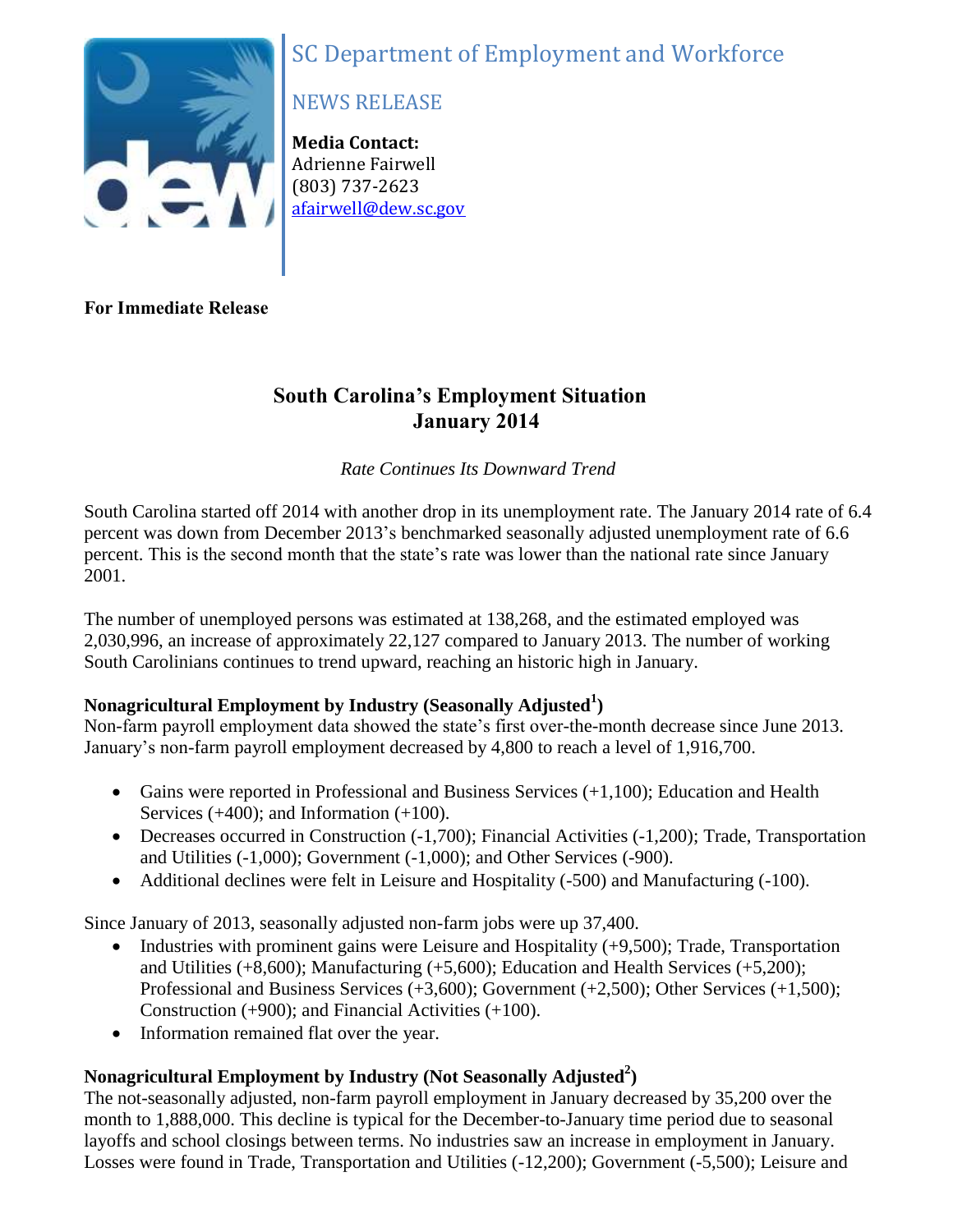Hospitality (-4,600); Professional and Business Services (-3,700); Education and Health Services (- 3,200); Construction (-2,400); Financial Activities (-1,500); and Other Services (1,400).

Since January 2013, not-seasonally adjusted non-farm jobs were up 46,000 overall in the state. These annual gains came from Leisure and Hospitality (+11,300); Trade, Transportation and Utilities  $(+10,400)$ ; Manufacturing  $(+6,900)$ ; Education and Health Services  $(+5,000)$ ; Government  $(+3,400)$ ; Professional and Business Services (+3,100); Construction (+2,800); Other Services (+1,800) and Financial Activities (+1,300). Information increased (+100), while Natural Resources and Mining decreased  $(-100)$ .

<sup>1</sup>Seasonally Adjusted: Seasonal adjustment removes the effects of events that follow a more or less regular pattern each year (i.e. tourist-related hiring and school closings in the summer). These adjustments make it easier to observe the cyclical and other nonseasonal movements in data over time.

<sup>2</sup>Not Seasonally Adjusted: Effects of regular or seasonal patterns have not been removed from these data.

###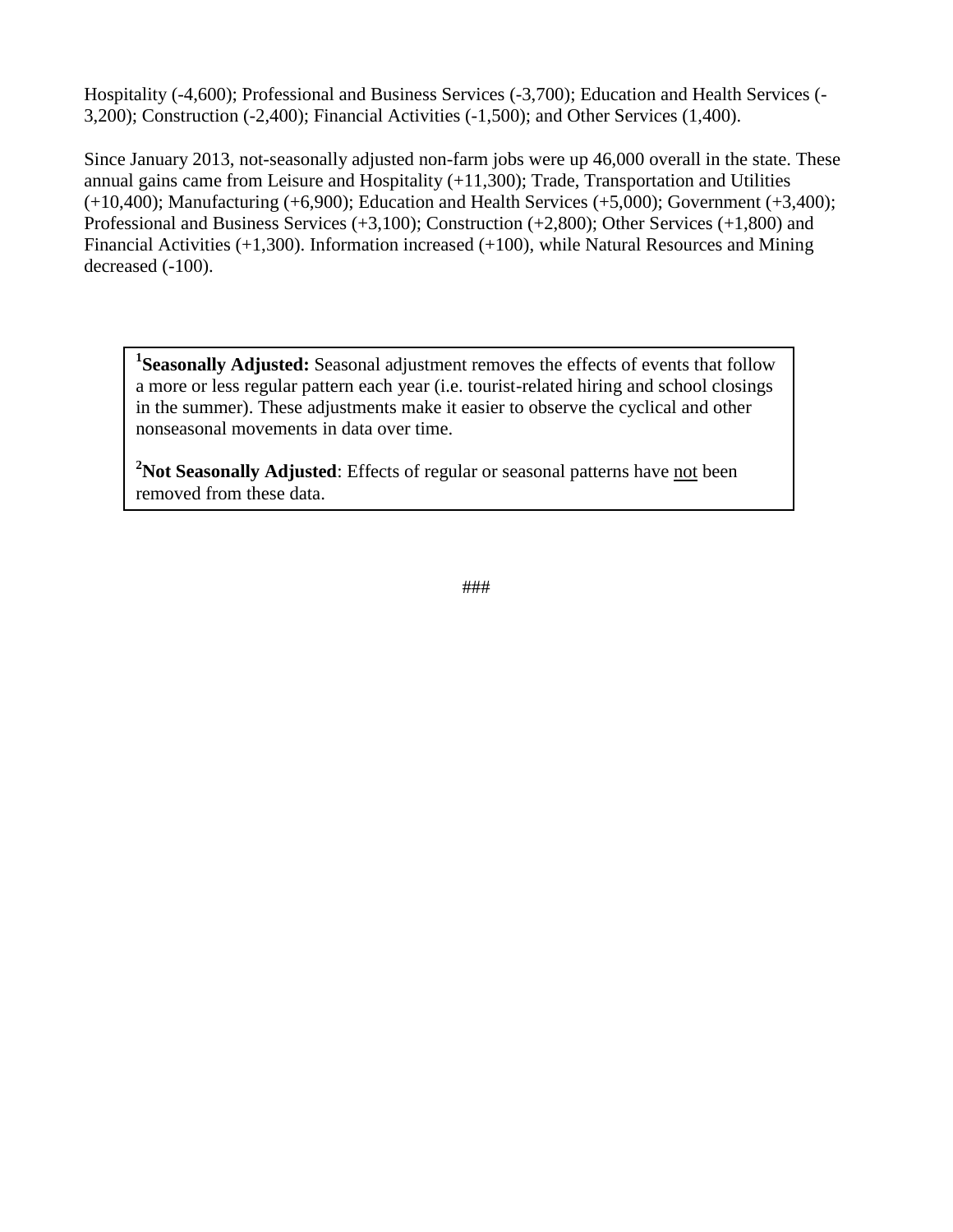### **NONFARM EMPLOYMENT BY INDUSTRY, SEASONALLY ADJUSTED**

#### **Statewide January 2014**

F

|                                      |           |                 |           | December 2013 |          | January 2013 |                      |  |
|--------------------------------------|-----------|-----------------|-----------|---------------|----------|--------------|----------------------|--|
|                                      |           |                 |           | to            |          | to           |                      |  |
|                                      |           |                 |           | January 2014  |          | January 2014 |                      |  |
|                                      | January   | <b>December</b> | January   | #             | %        | #            | %                    |  |
| <b>Industry</b>                      | 2014      | 2013            | 2013      | Change        | Change   |              | <b>Change Change</b> |  |
| <b>Total Nonfarm Employment</b>      | 1,916,700 | 1,921,500       | 1,879,300 | $-4,800$      | $-0.25%$ | 37,400       | 1.95%                |  |
| Construction                         | 80,500    | 82,200          | 79,600    | $-1,700$      | $-2.11%$ | 900          | 1.12%                |  |
| Manufacturing                        | 227,800   | 227,900         | 222,200   | $-100$        | $-0.04%$ | 5,600        | 2.46%                |  |
| Trade, Transportation, and Utilities | 366,300   | 367,300         | 357,700   | $-1,000$      | $-0.27%$ | 8,600        | 2.35%                |  |
| <b>Information</b>                   | 26,300    | 26,200          | 26,300    | 100           | 0.38%    | 0            | 0.00%                |  |
| <b>Financial Activities</b>          | 94,500    | 95,700          | 94,400    | $-1,200$      | $-1.27%$ | 100          | 0.11%                |  |
| Professional and Business Services   | 243,000   | 241,900         | 239,400   | 1,100         | 0.45%    | 3,600        | 1.48%                |  |
| <b>Education and Health Services</b> | 221,600   | 221,200         | 216,400   | 400           | 0.18%    | 5,200        | 2.35%                |  |
| Leisure and Hospitality              | 229,300   | 229,800         | 219,800   | -500          | $-0.22%$ | 9,500        | 4.14%                |  |
| <b>Other Services</b>                | 71.900    | 72.800          | 70.400    | -900          | $-1.25%$ | 1,500        | 2.09%                |  |
| Government                           | 351,800   | 352,800         | 349.300   | $-1,000$      | $-0.28%$ | 2,500        | 0.71%                |  |

#### **NONFARM EMPLOYMENT BY INDUSTRY, NOT SEASONALLY ADJUSTED**

| <b>Statewide</b>                          |               |                 |           |              |              |               |              |  |  |  |  |
|-------------------------------------------|---------------|-----------------|-----------|--------------|--------------|---------------|--------------|--|--|--|--|
| January 2014                              |               |                 |           |              |              |               |              |  |  |  |  |
|                                           | December 2013 |                 |           |              |              |               | January 2013 |  |  |  |  |
|                                           |               |                 | to        |              | to           |               |              |  |  |  |  |
|                                           |               |                 |           | January 2014 | January 2014 |               |              |  |  |  |  |
|                                           | January       | <b>December</b> | January   | #            | %            | #             | %            |  |  |  |  |
| <b>Industry</b>                           | 2014          | 2013            | 2013      | Change       | Change       | Change Change |              |  |  |  |  |
| <b>Total Nonfarm Employment</b>           | 1,888,000     | 1,923,200       | 1,842,000 | -35,200      | $-1.83%$     | 46,000        | $2.50\%$     |  |  |  |  |
| Natural Resources and Mining              | 3,700         | 3,700           | 3,800     | $\Omega$     | 0.00%        | $-100$        | $-2.63%$     |  |  |  |  |
| Construction                              | 79,800        | 82,200          | 77,000    | $-2,400$     | $-2.92%$     | 2,800         | 3.64%        |  |  |  |  |
| Manufacturing                             | 228,000       | 228,700         | 221,100   | -700         | $-0.31%$     | 6,900         | 3.12%        |  |  |  |  |
| Trade, Transportation, and Utilities      | 361,800       | 374,000         | 351,400   | $-12,200$    | $-3.26%$     | 10,400        | 2.96%        |  |  |  |  |
| Information                               | 26,200        | 26,200          | 26,100    | 0            | $0.00\%$     | 100           | 0.38%        |  |  |  |  |
| <b>Financial Activities</b>               | 94,300        | 95,800          | 93,000    | $-1,500$     | $-1.57%$     | 1,300         | 1.40%        |  |  |  |  |
| <b>Professional and Business Services</b> | 236,000       | 239,700         | 232,900   | $-3,700$     | $-1.54%$     | 3,100         | 1.33%        |  |  |  |  |
| <b>Education and Health Services</b>      | 219,600       | 222,800         | 214,600   | $-3,200$     | $-1.44%$     | 5,000         | 2.33%        |  |  |  |  |
| Leisure and Hospitality                   | 213,900       | 218,500         | 202,600   | $-4,600$     | $-2.11%$     | 11,300        | 5.58%        |  |  |  |  |
| <b>Other Services</b>                     | 71,200        | 72,600          | 69,400    | $-1,400$     | $-1.93%$     | 1,800         | 2.59%        |  |  |  |  |
| Government                                | 353,500       | 359,000         | 350,100   | $-5,500$     | $-1.53%$     | 3,400         | 0.97%        |  |  |  |  |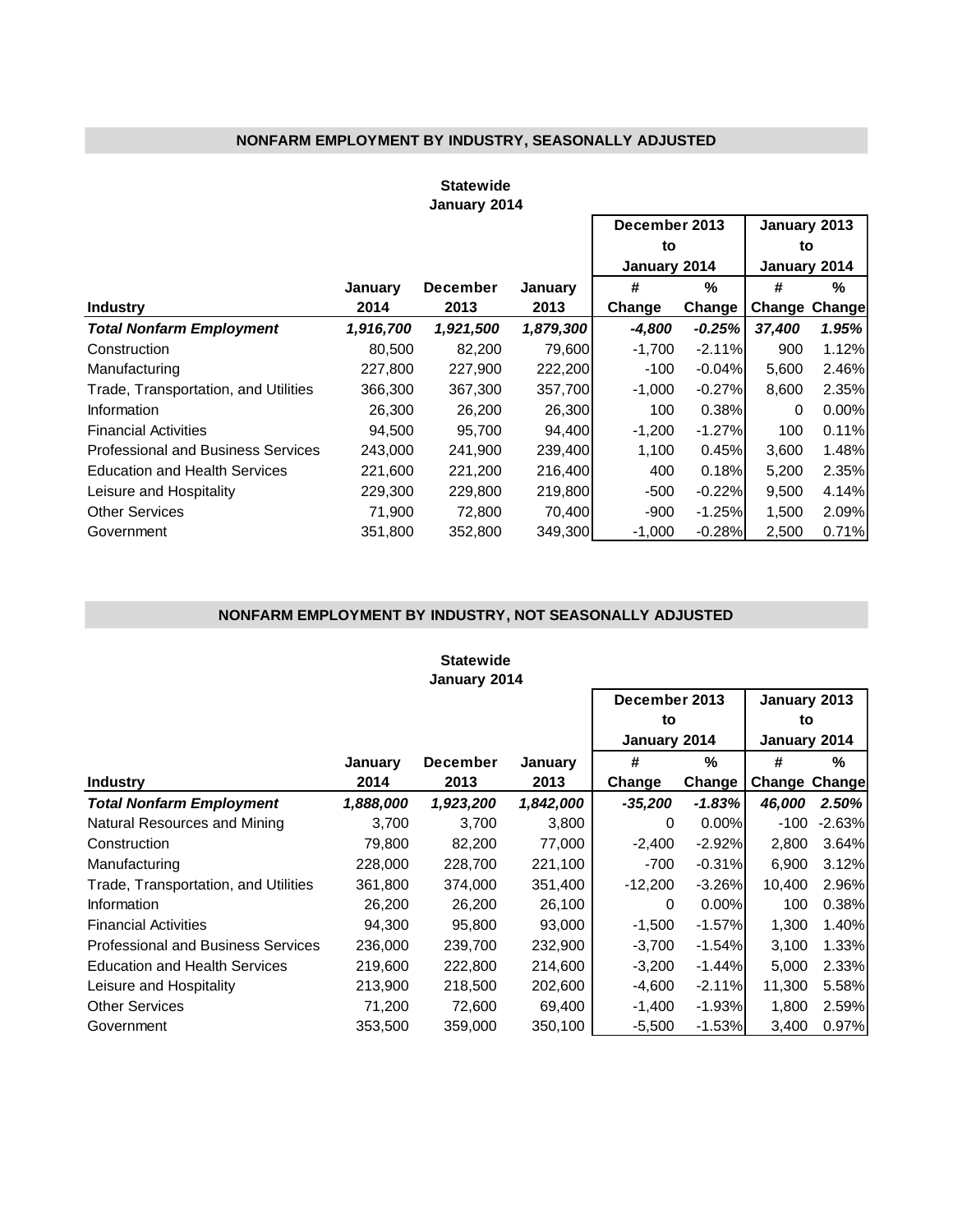#### **NONFARM EMPLOYMENT BY AREA, SEASONALLY ADJUSTED**

#### **January 2014 South Carolina & Metropolitan Areas**

|                                         |           |                 |           | December 2013 |           | January 2013 |         |  |
|-----------------------------------------|-----------|-----------------|-----------|---------------|-----------|--------------|---------|--|
|                                         |           |                 |           | to            |           | to           |         |  |
|                                         |           |                 |           | January 2014  |           | January 2014 |         |  |
|                                         | January   | <b>December</b> | January   | #             | %         | #            | %       |  |
| <b>AREA</b>                             | 2014      | 2013            | 2013      | Change        | Change    | Change       | Changel |  |
| <b>Statewide</b>                        | 1,916,700 | 1,921,500       | 1,879,300 | -4.800        | $-0.25%$  | 37,400       | 1.95%   |  |
| Anderson MSA                            | 66,200    | 66,300          | 62,600    | -100          | $-0.15%$  | 3,600        | 5.44%   |  |
| Charleston/North Charleston MSA         | 311,900   | 311,900         | 307,800   | 0             | $0.00\%$  | 4,100        | 1.31%   |  |
| Columbia MSA                            | 365,000   | 364,900         | 358,700   | 100           | 0.03%     | 6,300        | 1.73%   |  |
| Florence MSA                            | 85,300    | 85,500          | 83,600    | -200          | $-0.23%$  | 1.700        | 1.99%   |  |
| Greenville MSA                          | 316,600   | 316,100         | 308,800   | 500           | 0.16%     | 7,800        | 2.46%   |  |
| Myrtle Beach/Conway/N. Myrtle Beach MSA | 119.300   | 120,500         | 117.900   | -1.200        | $-1.01\%$ | 1.400        | 1.17%   |  |
| Spartanburg MSA                         | 129,300   | 130.300         | 126,600   | $-1.000$      | $-0.77%$  | 2,700        | 2.09%   |  |
| <b>Sumter MSA</b>                       | 38,200    | 38,100          | 37,500    | 100           | 0.26%     | 700          | 1.83%   |  |

#### **NONFARM EMPLOYMENT BY AREA, NOT SEASONALLY ADJUSTED**

**January 2014 South Carolina & Metropolitan Areas**

|                                         |           |                 |           | December 2013 |                   | January 2013<br>to<br>January 2014 |          |  |
|-----------------------------------------|-----------|-----------------|-----------|---------------|-------------------|------------------------------------|----------|--|
|                                         |           |                 |           | to            |                   |                                    |          |  |
|                                         |           |                 |           | January 2014  |                   |                                    |          |  |
|                                         | January   | <b>December</b> | January   | #             | %                 | #                                  | %        |  |
| <b>AREA</b>                             | 2014      | 2013            | 2013      | Change        | Change            | Change                             | Changel  |  |
| <b>Statewide</b>                        | 1,888,000 | 1,923,200       | 1,842,000 | $-35.200$     | $-1.83%$          | 46.000                             | $2.50\%$ |  |
| Anderson MSA                            | 65,100    | 67,000          | 61,700    | $-1,900$      | -2.84%            | 3,400                              | 5.51%    |  |
| Charleston/North Charleston MSA         | 306,500   | 310,900         | 302,500   | -4.400        | $-1.42%$          | 4,000                              | 1.32%    |  |
| Columbia MSA                            | 360,600   | 366,800         | 354,500   | -6.200        | -1.69%            | 6,100                              | 1.72%    |  |
| Florence MSA                            | 84,600    | 86,000          | 82,700    |               | $-1.400 - 1.63%$  | 1,900                              | 2.30%    |  |
| <b>Greenville MSA</b>                   | 313,600   | 318,400         | 304,600   |               | $-4.800 - 1.51\%$ | 9,000                              | 2.95%    |  |
| Myrtle Beach/Conway/N. Myrtle Beach MSA | 109,900   | 114,800         | 106,500   | -4.900        | $-4.27\%$         | 3,400                              | 3.19%    |  |
| Spartanburg MSA                         | 129,000   | 132,000         | 125,300   | $-3,000$      | $-2.27%$          | 3,700                              | 2.95%    |  |
| <b>Sumter MSA</b>                       | 38,100    | 38,300          | 37,200    | -200          | $-0.52\%$         | 900                                | 2.42%    |  |